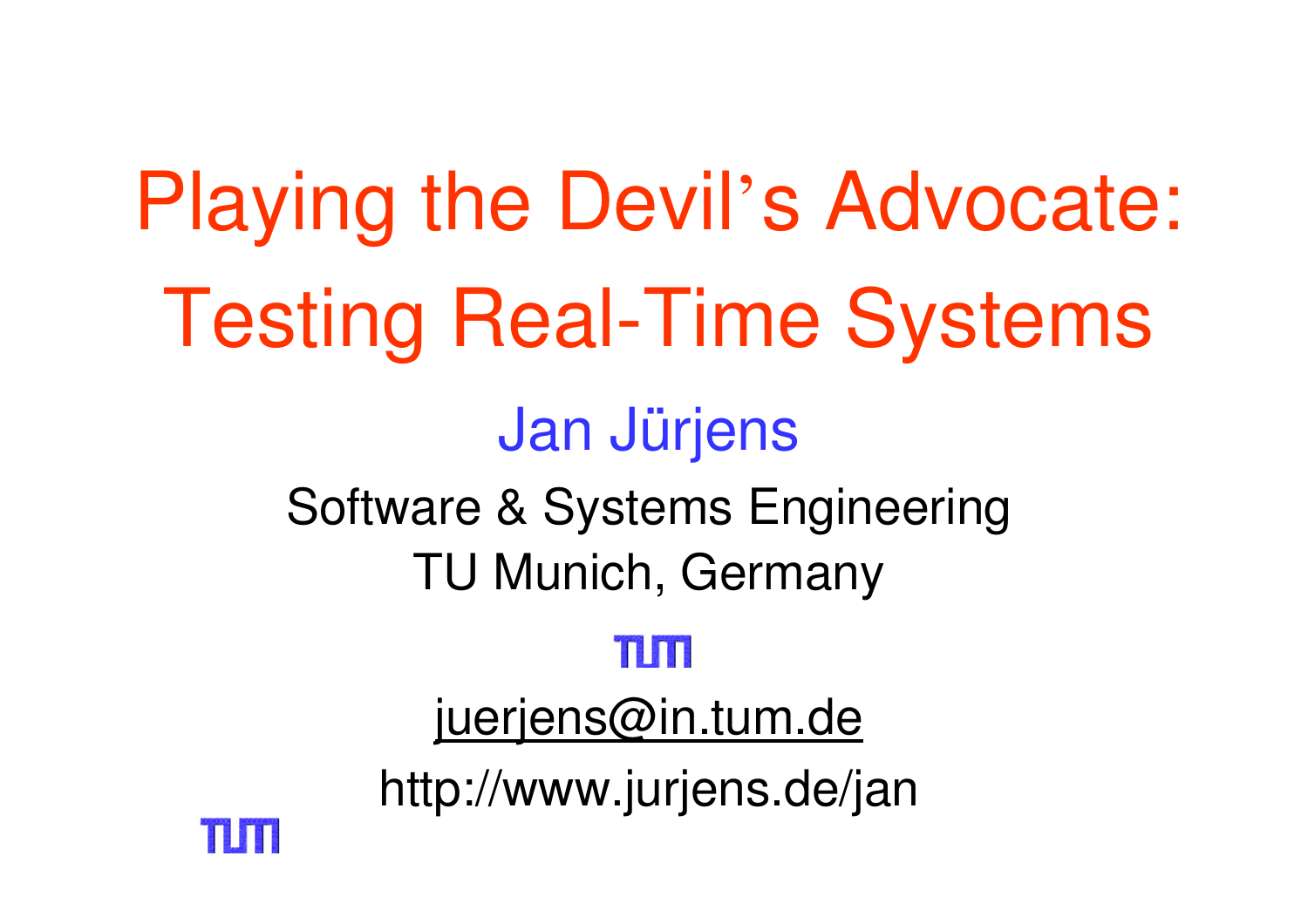# Testing Real-Time Systems

Very challenging.

For high level of assurance, would need full coverage (test every possible execution). Usually infeasible (especially reactive systems). Have heuristics for trade-off betweendevelopment effort and reliability.

Need to ask yourself:

- •How complete is the heuristic?
- •How can I validate it?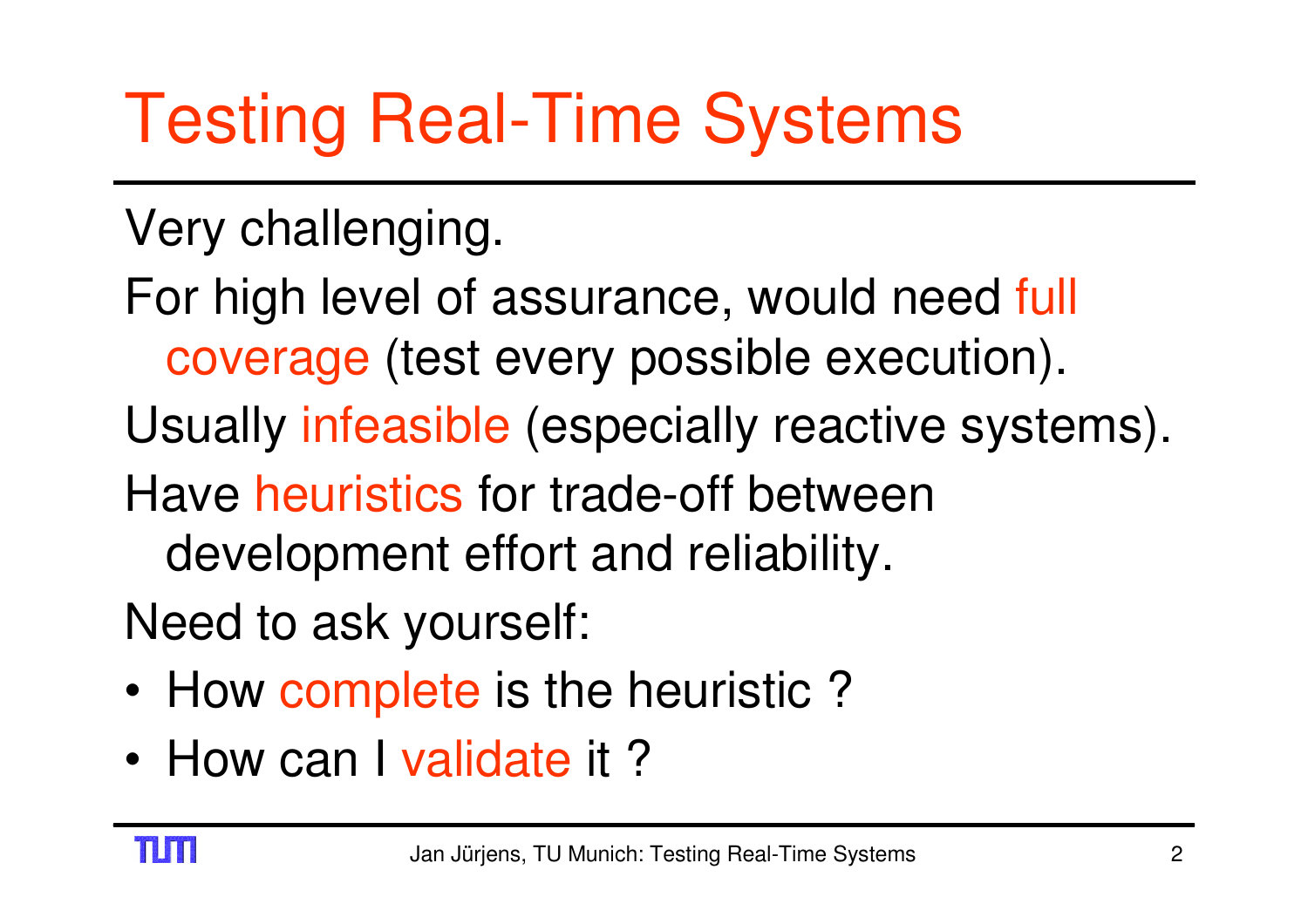#### Recent Trends in Academic Research

Model-based Testing (e.g. based on Real-time UML). Advantages:

- $\bullet$ Precise measures for completeness.
- •Can be formally validated.

Two complementary strategies:

- •Conformance testing
- •Testing for criticality requirements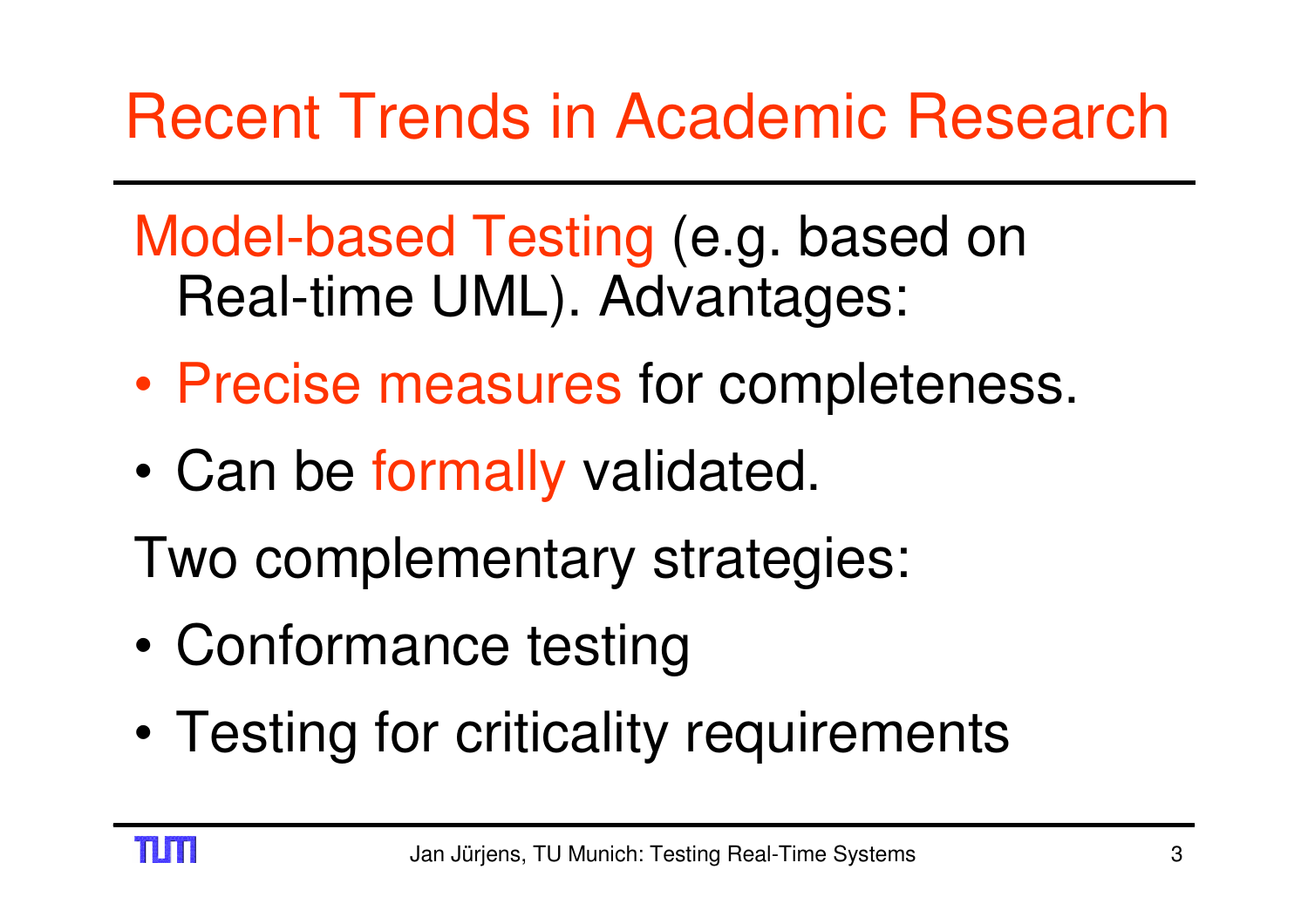## Conformance Testing

Classical approach in model-based testgeneration (much literature). Can be superfluous when using codegeneration [except to check your codegenerator, but only once and for all]. Works independently of real-timerequirements.

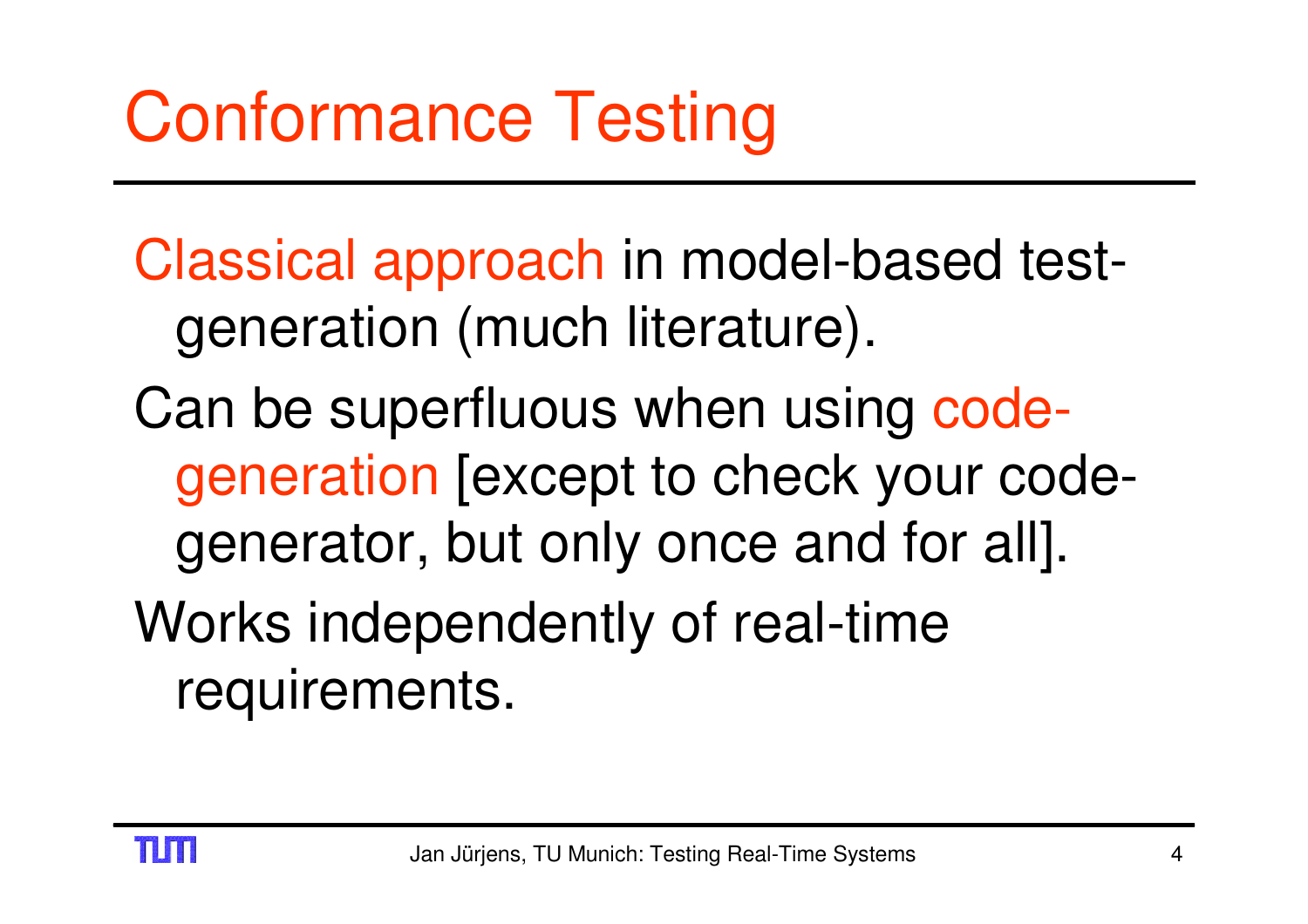### Conformance Testing: Caveats

- • Complete test-coverage still infeasible (although can measure coverage).
- • Can only test code against what is contained in model. Usually, model more abstract than code. May lead to "blind spots".
- For both reasons, may miss critical testcases. Want: "criticality testing".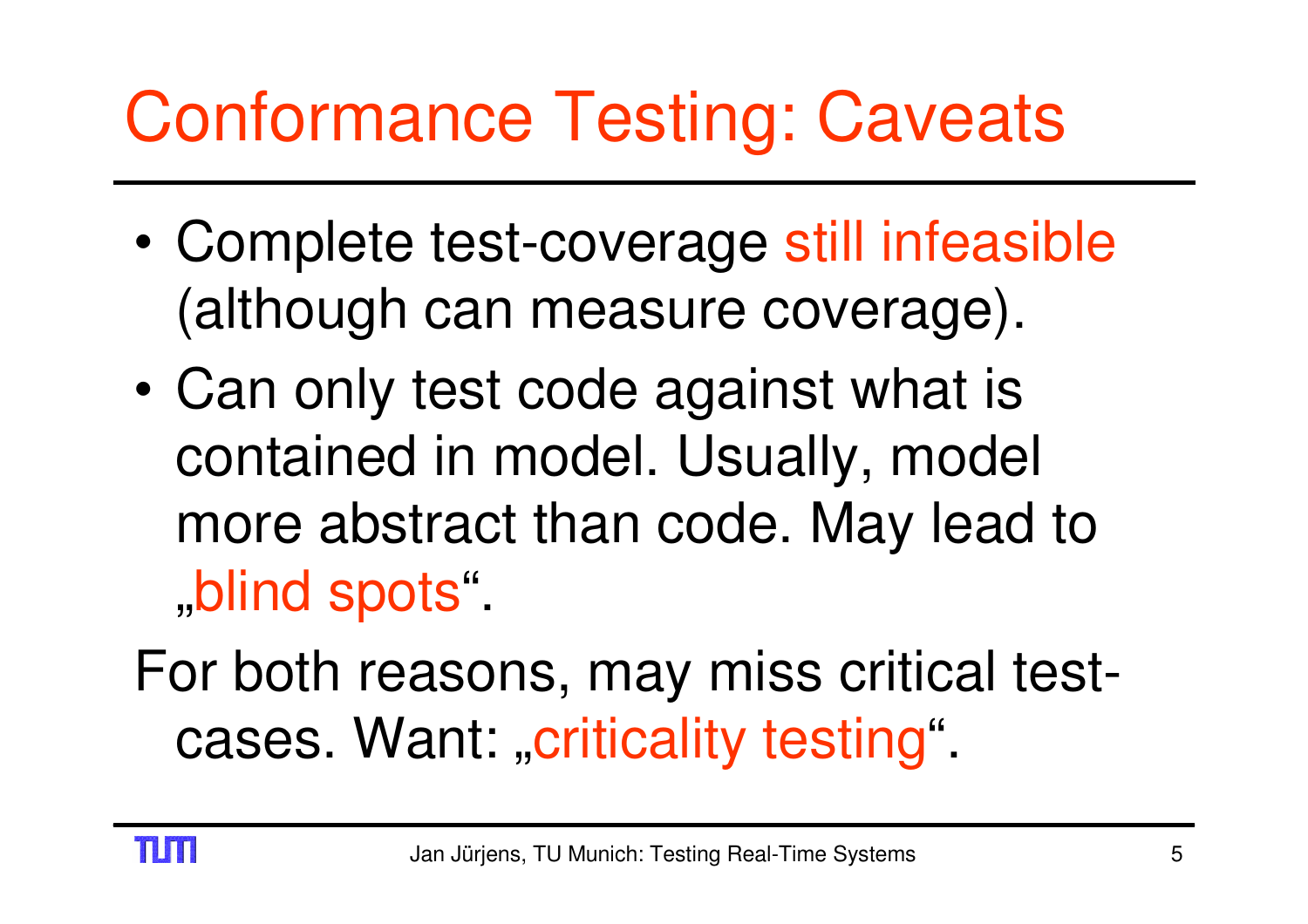### Criticality Testing: Strategies

Internal: Ensure test-case selection frommodels does not miss critical cases: Select according to information on criticality. External: Test code against possible environment interaction generated fromparts of the model (e.g. deployment diagramwith information on physical environment). More info (papers, industrial courses):

http://www.jurjens.de/jan

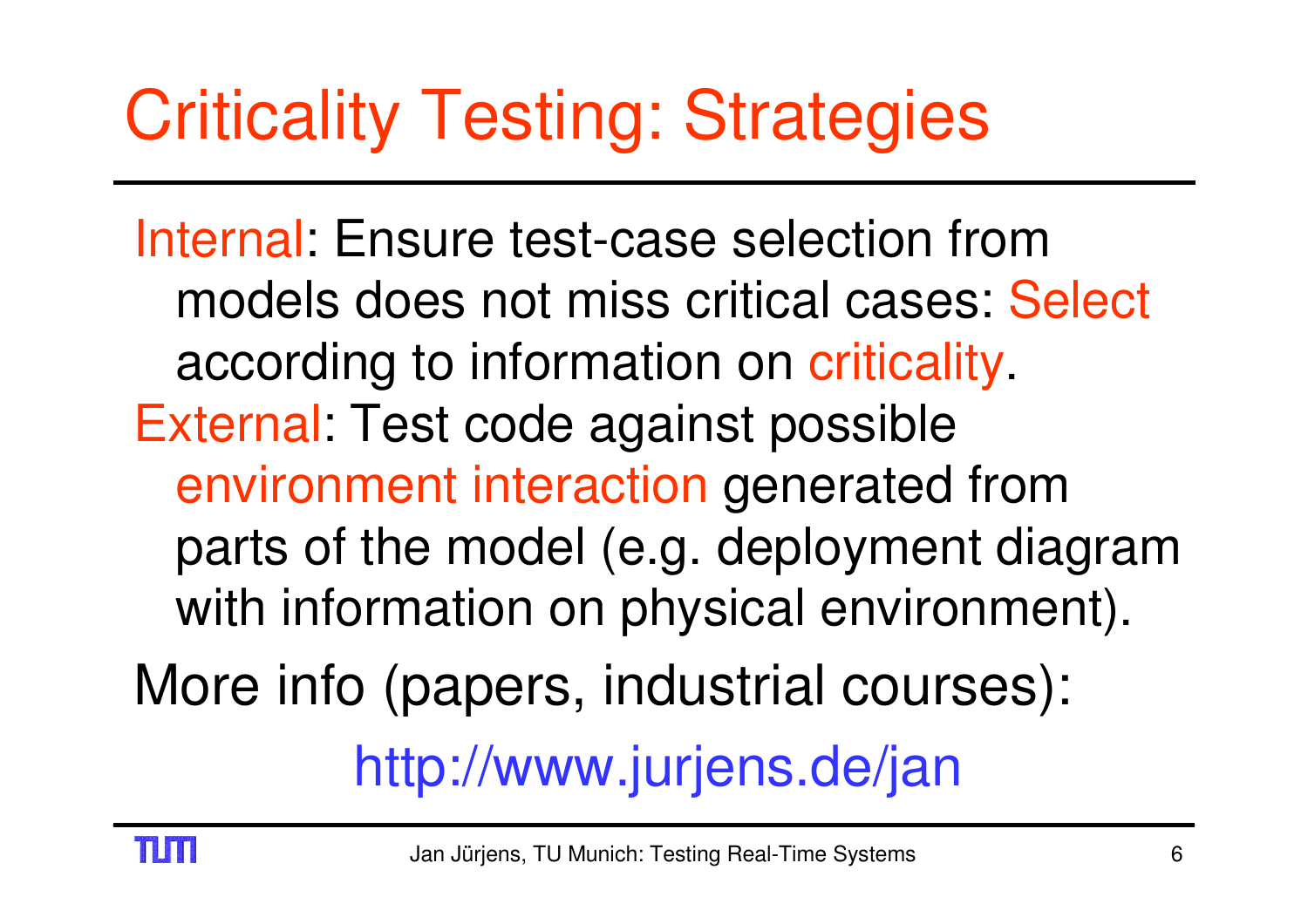# This Track (B)

Three exciting talks on testing real-time systems:

- • Terry Price (Entivity, UK): Testing Real Time Systems using Flow Chart Programming withMachine Level Diagnostics
- •Doron Cherkovsky (Israel Aircraft Industries) Design for Quality and Reliability in Real Time **Systems**
- •Mike Rennie (Deimos Space, Spain): Embedded Real-Time Software Test Benches for Future Space Missions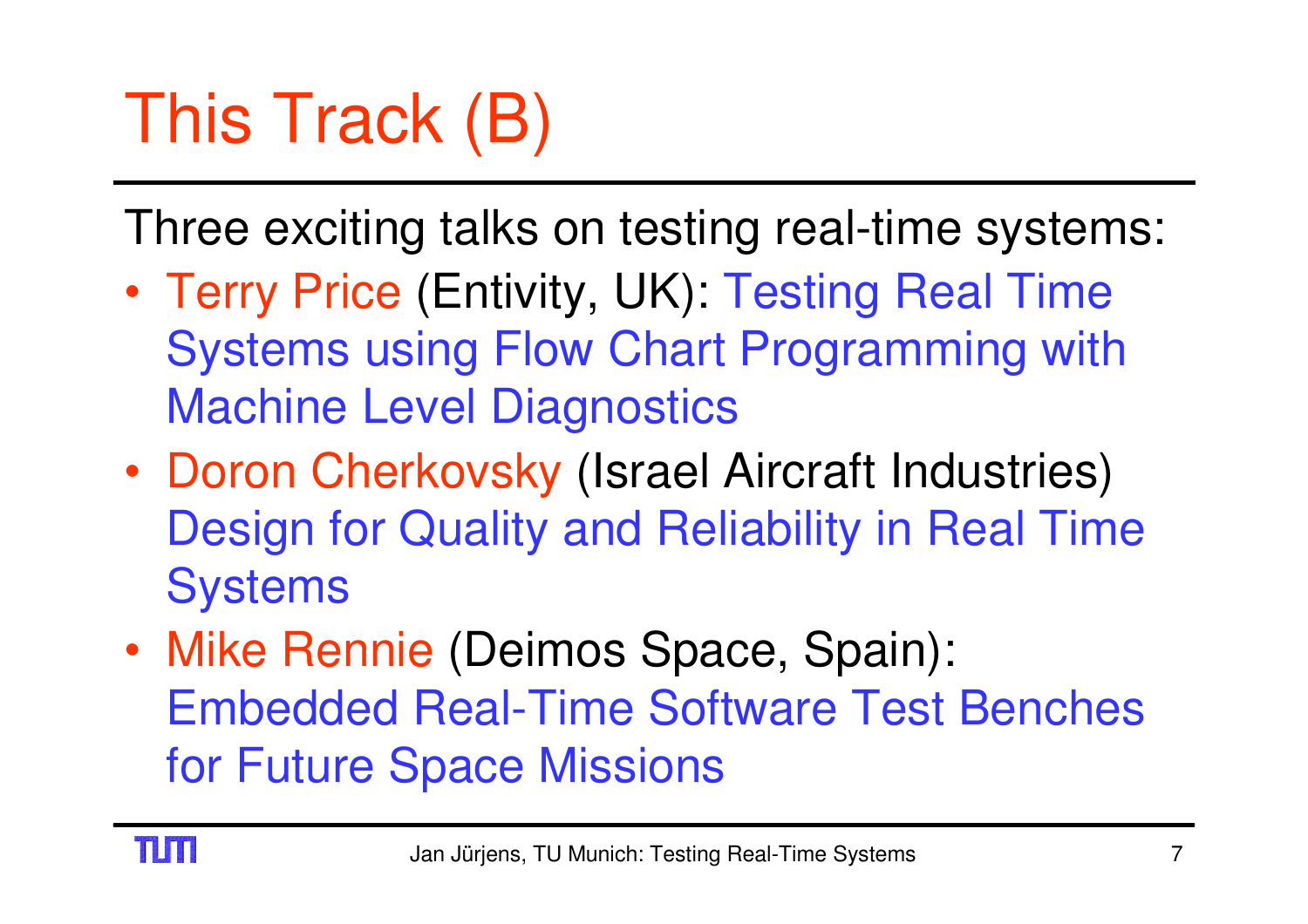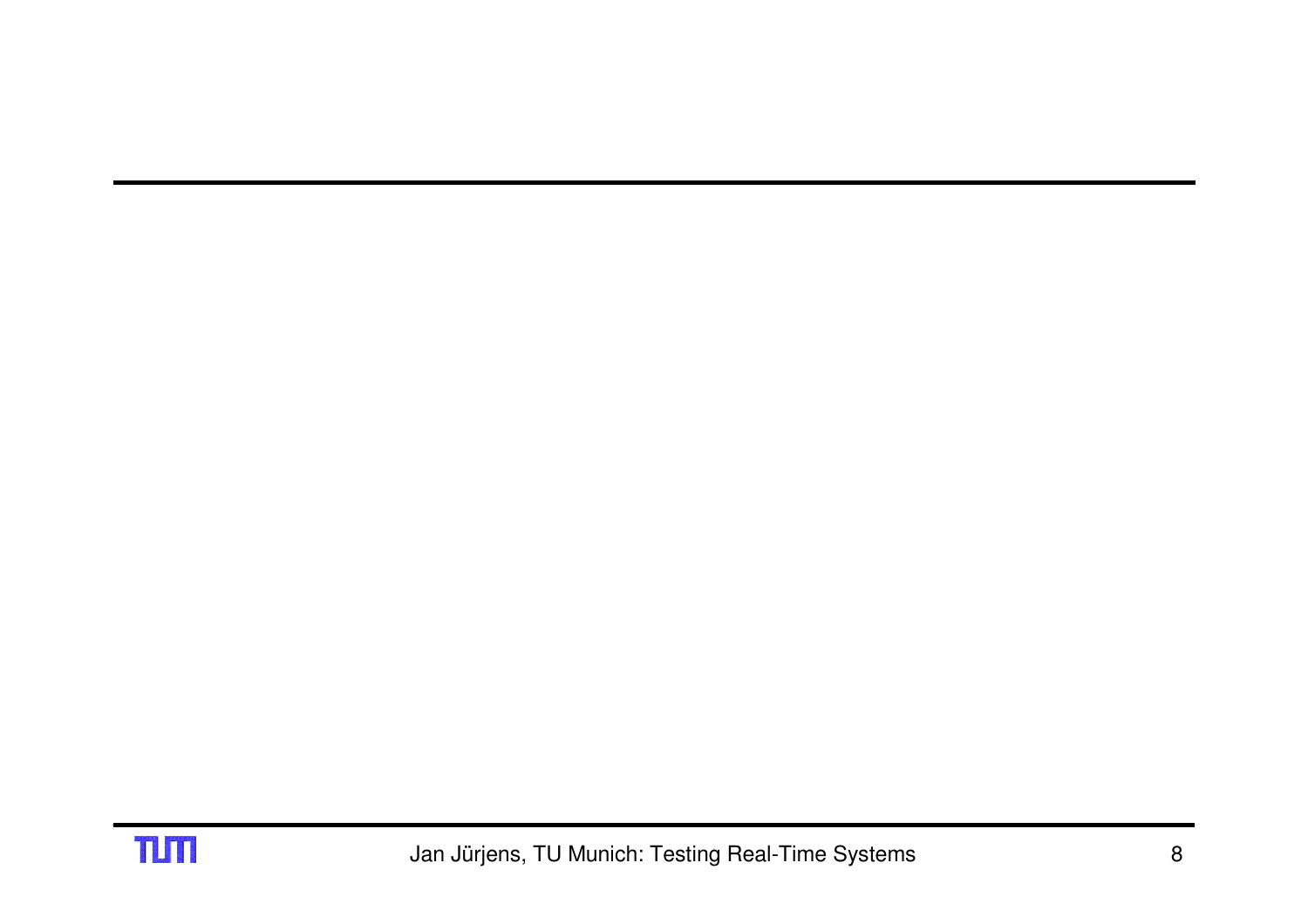

Shortcoming of classical model-based test-generation (conformance testing) motivates "criticality testing".

Goal: model-based test-generationadequate for critical real-time systems.

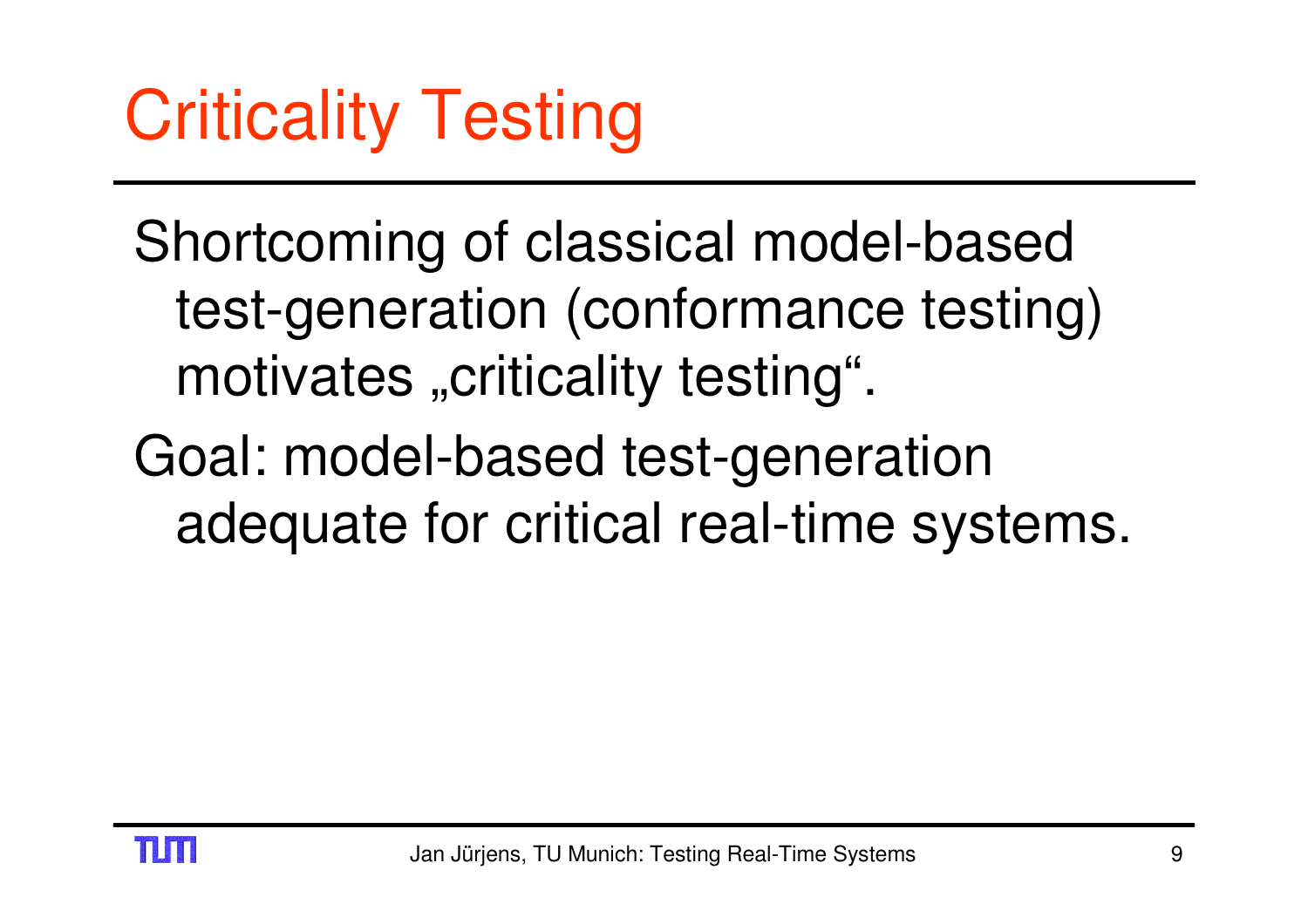# Internal Criticality Testing

Need behavioral semantics of used specification language (precise enough to beunderstood by a tool).

- Here: semantics for simplified fragment of UML in "pseudo-code" (ASMs).
- Select test-cases according to criticalityannotations in the class diagrams.
- Test-cases: critical selections of intendedbehavior of the system.